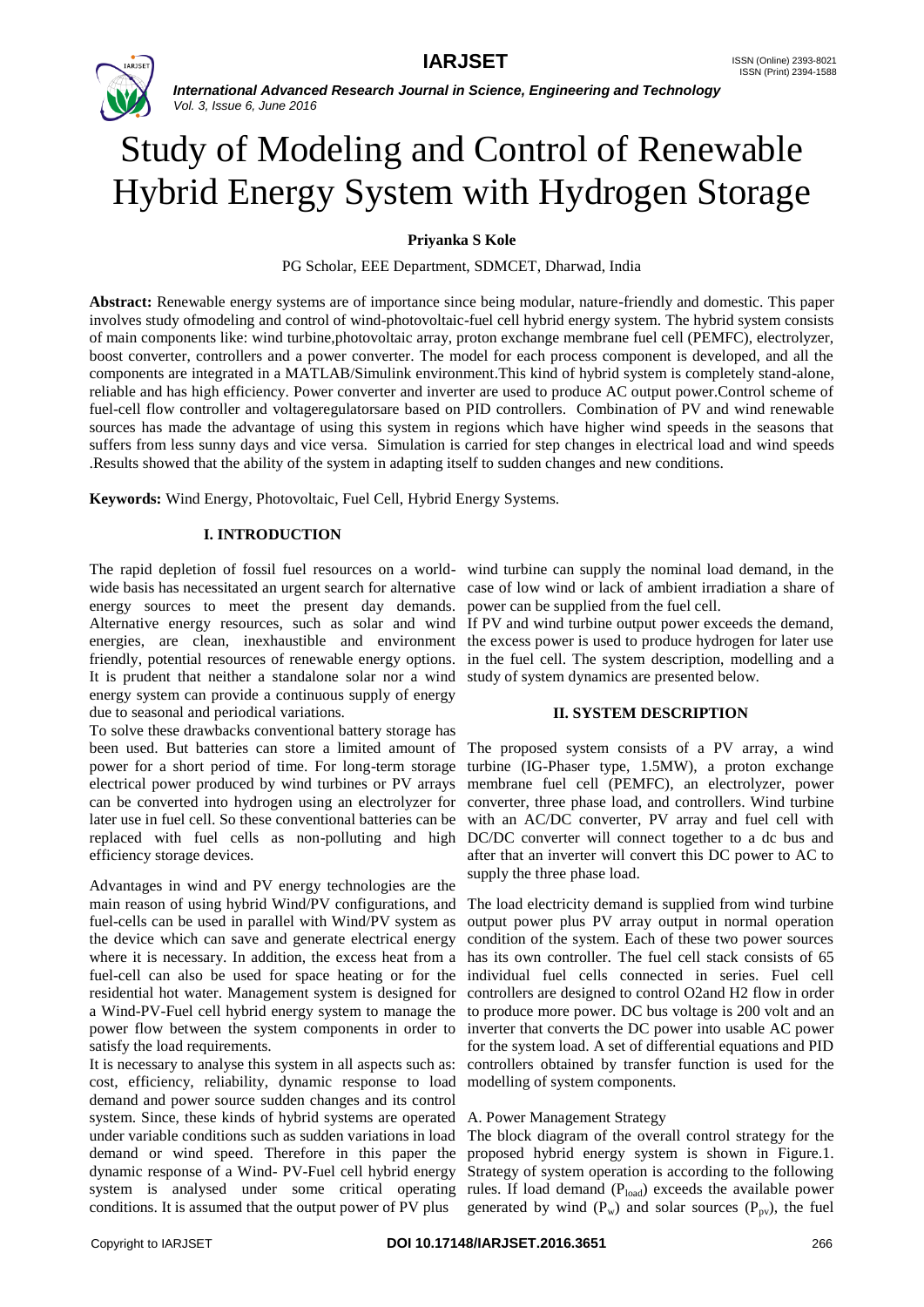

balance equation is written as:

$$
P_{net} = P_w + P_{pv} + P_{fc}
$$
  
\n
$$
P_{load} = P_w + P_{pv} + P_{fc}, P_{net} < 0
$$
 (1)



Figure.1 Configuration of hybrid energy system.

If the wind and solar generations exceeds the load demand, then the surplus power is diverted towards the electrolyzer. Therefore, the power balance equation is written as:

$$
P_{ele} = P_w + P_{pv} - P_{load}, \ P_{net} > 0 \tag{2}
$$

If the wind and solar generation equals the load demand, then the whole power generated by renewable sources is injected into the load. Therefore, the power balance equation is written as:

$$
P_{load} = P_w + P_{pv} \tag{3}
$$

#### **III.WIND-PV-FUEL CELL SYSTEM MODELING**

As it can be seen in Figure.2, the system consists of wind turbine, PV arrays, fuel cell stack, hydrogen storage tank, electrolyzer, power converter and controllers. Dynamic component models, used in this study, are summarized in the following sections.

#### A. Photovoltaic Model:

PV effect is a basic physical process through which solar energy is converted directly into electrical energy. The PV cell, or a solar cell, is presented by an electrical equivalent one-diode model as shown in Figure.3.



Figure.2 Block diagram of the overall control scheme for the proposed hybrid energy system.

cell  $(P_{fc})$  will come into action. Therefore, the power The model contains a current source Isc, one diode and a series resistance Rs(in ohm), which represents the resistance inside each cell and in the connection between the cells.

> Relationship between the output voltage Vpv (in volt), and the load current Ipv (in ampere) of a PV cell or a module can be expressed as

$$
\begin{array}{ll} I_{pv} = I_{sc} - I_{D} & (4) \\ V_{pv} = V_{D} - (R_{S})(I_{pv}) & (5) \\ I_{D} = I_{0}(e^{\Lambda \text{ (eV}}_{D} \text{ (mK)}^{N})_{c} - 1) & (6) \end{array}
$$

Where  $I_0$  is the saturation current, m is idealizing factor, k is Boltzmann's gas constant,  $T_c$  is the absolute temperature of the cell and e is electronic charge. V is the diode voltage,  $I_D$  is the diode current.



Figure.3 Model for a single solar cell.

The I-V characteristic curves of the PV model for a certain ambient irradiation and cell temperature are given in Figure.4. Effect of cell temperature variation in open circuit voltage is also considered in this model. In Figure.4, Isc is the short circuit current, Voc is the open circuit voltage, A (Vmax\*Imax) is the maximum power point on the curve where the load resistance is Ropt, MN and PS are constant current and constant voltage criteria respectively. Here modules consist of NPM parallel branches and NSM solar cells in series. We take NPM and NSM equal to 10,000 and 2000 respectively.



Figure. 4 Current-Voltage curve for PV Module.

### B. Wind Energy Conversion System:

The wind energy conversion system (WECS) consists of a turbine to capture the energy in the wind, a drive train to speed up the rotational speed of the shaft, and a generator to convert the mechanical energy into electrical energy.

A variable-speed wind turbine with the capability of continuous adaptation (acceleration or deceleration) of the rotational speed ω of the wind turbine to the wind speed v is used. Wind turbine (IG-Phaser type, 1.5MW) is used.

The WECS model consists of three main parts: wind turbine rotor, drive train, and generator. The wind turbine rotor converts the kinetic energy of the wind into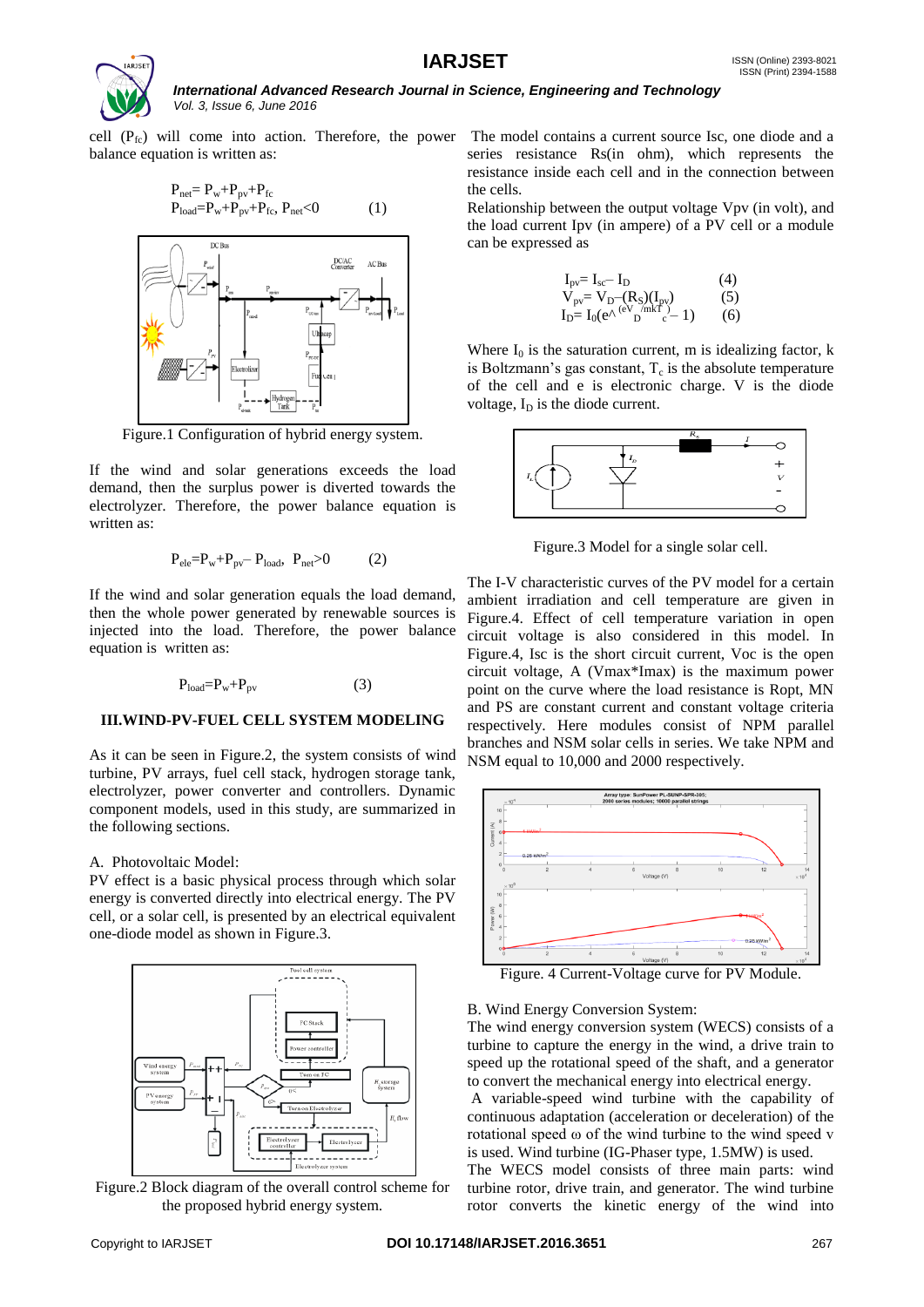

#### *International Advanced Research Journal in Science, Engineering and Technology Vol. 3, Issue 6, June 2016*

mechanical energy by producing torque. Since the energy D.Electrolyzer Model: contained in the wind is in the form of kinetic energy, its magnitude depends on the air density and wind velocity. The wind power obtained by the turbine rotor is given by:

$$
P_w = \frac{1}{2}(\rho) (A) (v_3) (c_p(\lambda, \beta))
$$
 (7)

Where  $P_w$  is the power extracted from the wind,  $\rho$  is the airdensity, A is the swept area by the wind, and  $c_p$  is the power coefficient which is a function of the tip speed ratio λ and the pitch angle of the rotor blades β. The tip speed ratio is described as:

$$
\lambda = \omega_{m}(R/v)
$$
 (8)

Where  $\omega_m$  is the rotational speed and R is the radius of the wind turbine rotor.



Figure 5. Wind Turbine Output

# C. Fuel Cell Model:

Fuel cells are electrochemical devices that convert the chemical energy of a reaction directly into electrical energy. Proton exchange membrane fuel-cell (PEMFC) has reliable performance under intermittent supply and is commercially available at large industrial scale capacities. This kind of fuel cell is suitable for large-scale stationary generation and has fast dynamic response with a power release response time of only 1 - 3 s.

In this paper a group of PEMFC stacks is applied to enhance the performance of the hybrid system. The number of stacks is 65. Fuel cell has two PID controller loops; one for O2 and the other for H2 pressure. The controller gains are presented in table 1. The controllers will become activated when the output voltage of Fuel cell drops below 50 V.

| Component                       |      |          |  |  |  |  |  |  |  |  |  |
|---------------------------------|------|----------|--|--|--|--|--|--|--|--|--|
| Fuel-cell $O_2$ flow controller | 3.14 |          |  |  |  |  |  |  |  |  |  |
| Fuel-cell H2flow controller     |      | 0.5      |  |  |  |  |  |  |  |  |  |
| Boost converter                 |      | $\cup$ 5 |  |  |  |  |  |  |  |  |  |
| Inverter                        |      |          |  |  |  |  |  |  |  |  |  |





Figure.6 Fuel Cell Stack Output

The Electrolyzer works through simple water electrolysis. When a direct current is passed between two electrodes submerged in water, which thereby decomposes into hydrogen and oxygen. The hydrogen can then be collected from the anode.

Anode Reaction:  $H_2O \rightarrow 2H^+ + (1/2)O_2 + 2e$  (9)<br>athode Reaction:  $2H^+ + 2e \rightarrow H_2$ . (10) Cathode Reaction:  $2H^+ + 2e \rightarrow H_2$ . (10)

The electrolysis of water using cells with a proton exchange membrane (PEM) is a very efficient method of producing hydrogen. PEM electrolyzers shown in Figure.7 are very simple and compact and have demonstrated higher current density capability than conventional alkaline water electrolyzers. The supplied water to the anode side is decomposed into oxygen gas, hydrogen protons, and electrons. The hydrogen protons are transported through the proton conductive membrane to the cathode side. At the same time, the electrons exit the PEM electrolyzer cell via the external circuit, which supplies the driving force (i.e., cell potential) for the reaction, whereas at the cathode side the hydrogen protons and the external circuit electrons recombine to form hydrogen gas. The production rate of hydrogen in an electrolyzer cell according to Faraday law can be achieved through Equation:

$$
n_{\text{H2}} = (n_{\text{F}})(n_{\text{c}})(i_{\text{e}}/2) \text{ mol/sec (11)}
$$

Where ie is the electrolyzer current, nc is the number of electrolyzer cells in series and nF is the Faraday efficiency. For an electrolyzer working in 40°C; Faraday efficiency can be calculated as:

$$
nF = 96.5^{(0.09/\text{i}} \cdot {}^{-75.5/\text{i}} \cdot {}^{02}) \tag{12}
$$



Figure.7 PEM electrolyzer

E. Controllers:

All subsystem controllers are chosen PID type in this system, which have transfer function like in Equation 13. Appropriate controller parameters are available in Table 1.

$$
T(s) = K_p(s + T_d * s^2 + 1/Ti)/s
$$
 (13)

# **IV. SIMULATION AND RESULTS**

The simulated system in Matlab/SIMULINK is presented in Figure 8. It consists of five main subsystems that have been described in previous sections. Wind turbine input and load resistance are two variable inputs of the system .Step changes in load resistance and wind speed are applied to analyze the dynamic response of the system. Load resistance changes at t = 10 s from 35  $\Omega$  to 10  $\Omega$  and  $t = 20$  s from 10  $\Omega$  to 25  $\Omega$  as seen in Figure.9. Wind speed changes at  $t = 20$  s from 9 to 12 m/s and returns to 9